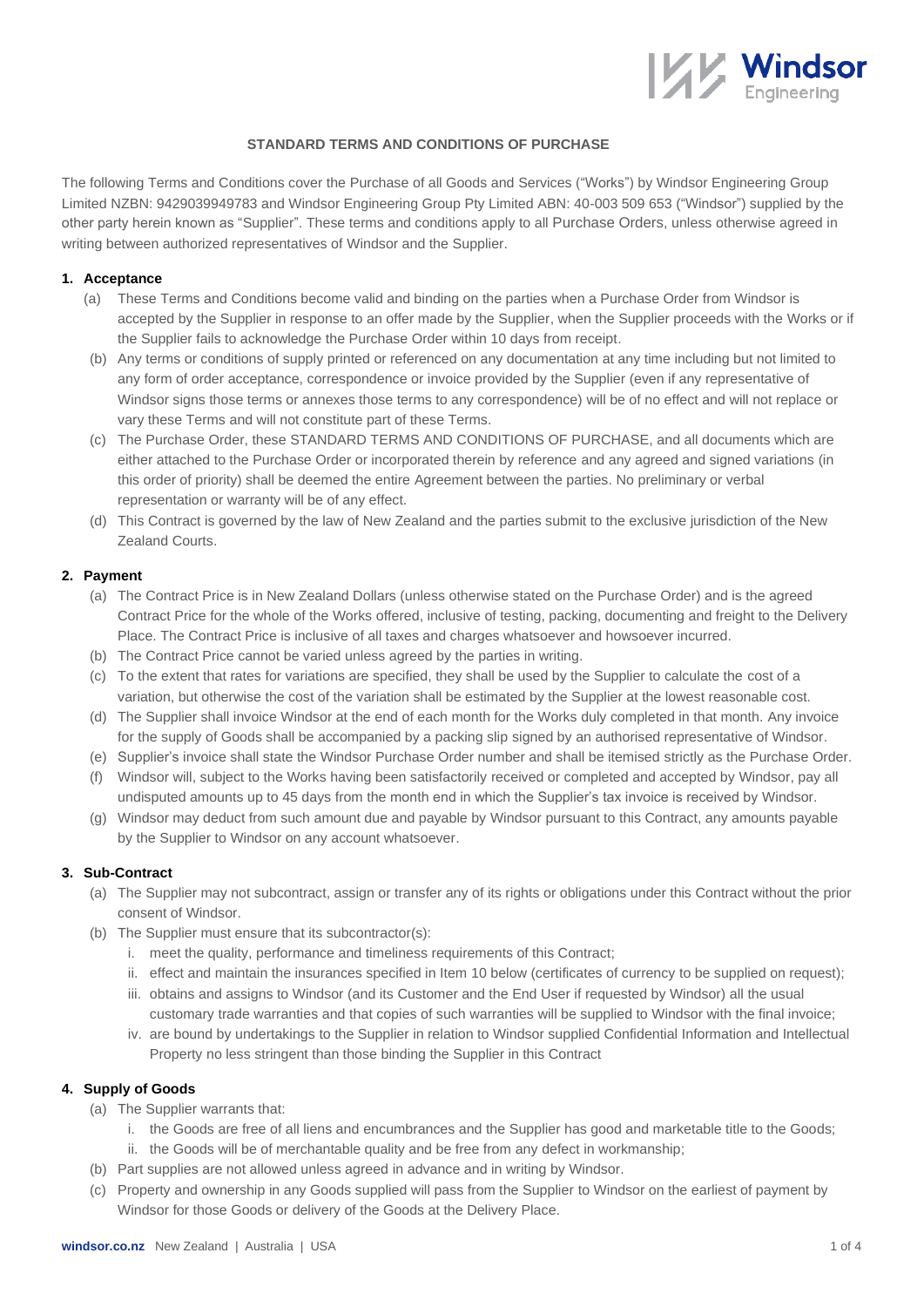(d) Delivery shall be made in accordance with the Incoterms 2020 and to the nominated place as stated on the Purchase Order. If no Incoterms are stated delivery shall be DAP Windsor nominated location.

**Mindsor** 

### **5. Inspection**

- (a) Windsor's nominated representative may inspect the Works from time to time during the progress of the Works and on the Completion Date and examine the documentation to ensure compliance to the Contract. Any technical or commercial questions or notices should be addressed to him/her and his/her written instructions in response to those questions or notices will become part of this Contract and should be accepted as lawful instructions for the execution of the Contract.
- (b) Windsor's nominated representative shall be afforded free access to the place(s) where the Works are being carried out during the progress of the Contract for the purpose of expediting or inspection of the Works.

### **6. Completion**

- (a) Time is of the essence; the Supplier shall complete the Works on or before the Due Date for Completion as stated on the Purchase Order.
- (b) The Supplier shall immediately notify Windsor when becoming aware of an imminent or likely delay in delivery of the Goods or completing the Works.
- (c) The Due Date may be amended or the Works may be suspended by Windsor in writing at Windsor's sole discretion. Windsor will pay to the Supplier all reasonable and direct costs actually incurred by this change or suspension.
- (d) Each party shall immediately notify the other party upon the imminent or likely occurrence of a Force Majeure Event (an event or circumstance beyond the reasonable control of either party directly or indirectly impacting the Works, which could not have been reasonably foreseen and insofar they can't be eliminated or mitigated with reasonable alternatives).. The party affected by a Force Majeure Event shall be excused from compliance with this Contract to the extent that party is affected in its compliance and the Due Date for Completion will be amended accordingly.
- (e) If the supplier delivers the Goods after the due date for delivery or completes the Works after the Due Date for Completion, the Supplier shall pay Windsor Delay Liquidated Damages in the amount and up to a maximum as stated on the Purchase Order. Where no amount and maximum is stated, the Delay Liquidated Damages shall be 1% of the Contract Price per week. up to a maximum of 10% of the Contract Price.

### **7. Warranty Period and Rectification of Defective Works**

- (a) The Supplier warrants that:
	- i. It will exercise the skill, care and diligence to the standard acceptable to the trade, industry or profession of a similar nature;
	- ii. It will perform the Works in a timely and professional manner using appropriately trained and experienced personnel;
	- iii. It will perform the Works in accordance with the Contract and to the standard agreed by the parties and in accordance with all applicable standards;
	- iv. It will adhere, and its subcontractors will adhere, to all health and safety regulations, and specific site procedures communicated to the Supplier from time to time;
	- v. The Works will be fit for purpose;
- (b) The Supplier shall extend all warranties to Windsor's Customer and the End User.
- (c) The Supplier warrants all Works and workmanship against any defect for the period stated in the Purchase order. Where no period is stated, for a period of 18 months from the receipt of the Goods or 12 months from the completion of the Services or 12 months from the date in which the Goods were first put into service, whichever the later.
- (d) If any part of the Works is defective and/or not in compliance with the Contract the Supplier must as soon as reasonably possible repair or replace the Works which are damaged, defective or found not to be in accordance with the Contract during the Warranty Period, to the satisfaction of Windsor. If the Supplier fails to repair or replace the defective Works within a reasonable time, Windsor shall be entitled to execute the repair or replacement or have a third party perform the repair or replacement on behalf of the Supplier.
- (e) The Supplier shall be responsible for all costs associated with the repair or replacement of the Works.
- (f) The Warranty Period for the part of the Works that was defective and/or not in compliance with the Contract shall restart upon completion of the repair or replacement.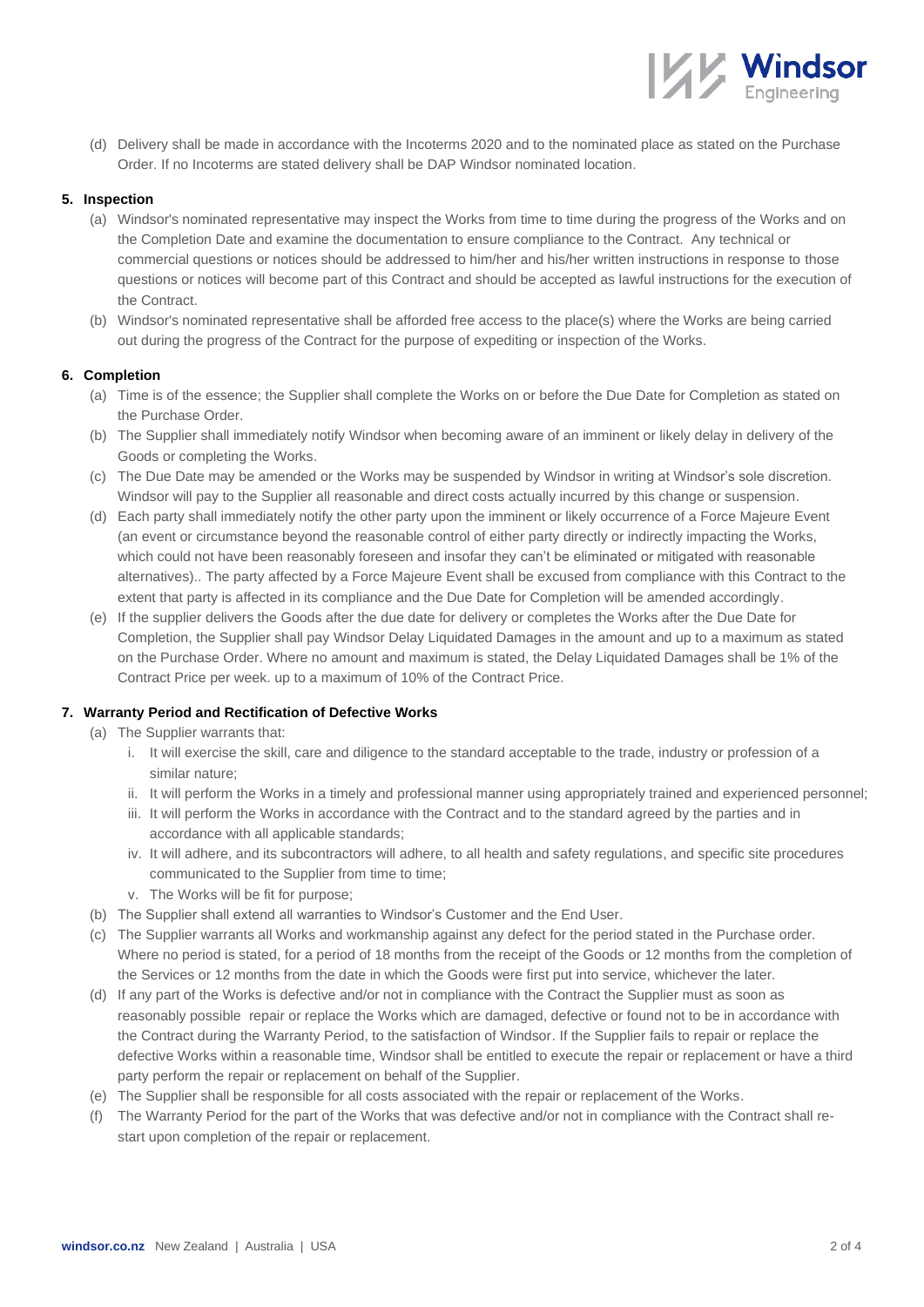

## **8. Confidentiality and Intellectual Property**

- (a) All specifications, drawings, technical instructions, logics and software or any other documentation and information whatsoever ("Intellectual Property") issued to the Supplier by Windsor during tendering and execution of this Contract will remain the property of Windsor.
- (b) The Supplier may not, and must ensure that its subcontractors, agents or other third parties do not, divulge to third parties any information relating to the Works (including Intellectual Property), in full or in part unless such information is within the public domain or express written consent has been given by an authorised representative of Windsor.
- (c) All Intellectual Property developed by the Supplier during the execution of the Works will be the property of Windsor. Windsor hereby grants to the Supplier a perpetual, irrevocable, non-exclusive, royalty free and non-transferable licence to the Supplier to use such new Intellectual Property for the performance of the Works. The Supplier hereby grants to Windsor a perpetual, irrevocable, non-exclusive, royalty free, transferable licence to use all Intellectual Property developed outside this Contract and which is used by the Supplier in connection with the Works under the Contract.
- (d) The Supplier shall indemnify and hold harmless Windsor against and from any claim alleging an infringement of all intellectual property rights, moral rights and ownership rights in any information provided by the Supplier to Windsor.
- (e) The Supplier warrants that:
	- i. the Works and licence granted by it to Windsor do not infringe any intellectual property rights of any third party; and
	- ii. the Works are not subject to any intellectual property rights of any third party that in any way restrict the rights of Windsor Windsor's Customer and the End User to use or sell the Works.

### **9. Indemnity**

- (a) The Supplier will indemnify Windsor and keep Windsor indemnified from and against all liabilities, losses, damages, actions, suits, proceedings, claims, costs and expenses (including legal cost) in respect of:
	- i. injury to (including illness or disability), or death, of any person;
	- ii. loss or destruction of or damage to or loss of use of any property, caused or contributed to by the act or omission of the Supplier or its directors, officers, employees, agents or contractors or by any breach of this Contract by the Supplier (including any breach of a warranty), except to the extent that it has been caused or contributed to by the wilful default or unlawful or negligent act or omission of Windsor;
	- iii. failure to meet any of the obligations under this Contract or at law (whether by statute, regulation, bylaw etc.);
	- iv. Delivery of the Goods and/or completion of the Works after the Due Date.

### **10. Insurances**

- (a) The Supplier shall take-out and maintain the following insurances, unless otherwise stated in the Purchase Order.
	- i. Professional indemnity for an amount not less than \$500,000;
	- ii. Product liability of not less than \$2 million per occurrence;
	- iii. Public liability of not less than \$2 million per occurrence;
	- iv. Motor vehicle of not less than \$5 million per occurrence;
	- v. Transit insurance for the replacement value of the Goods.
- (b) Certificates of currency shall be supplied to Windsor promptly upon request.

# **11. Personal Property Securities Act 1999**

- (a) This clause is only applicable to Purchase Orders issued by Windsor Engineering Limited New Zealand.
- (b) Words and expressions in this clause, which are defined in the PPSA have the same meaning as in the PPSA.
- (c) The Supplier acknowledges that Windsor has a purchase money security interest in the Goods including, but not limited to, where Windsor has paid the Supplier (in whole or in part) for the Goods prior to delivery.
- (d) The Supplier acknowledges and grants Windsor a security interest in the Goods (and any parts thereof) and any proceeds of those Goods:
	- i. as security for payment of that part and/or of each other part/s of the Goods;
	- ii. for any other amounts owing by the Supplier to Windsor from time to time; and
	- iii. for the performance by the Supplier of all the Supplier's other obligations to Windsor from time to time.
- (e) For the purposes of section 36(1)(b) of the PPSA, and to ensure maximum benefit and protection for Windsor by virtue of section 36(1)(b)(iii), the Supplier grants to Windsor, as security for the Supplier's Indebtedness and Obligations, a security interest in all of the Supplier's present and after-acquired property other than that which comprises items or kinds of personal property:
	- i. in or to which the Supplier has rights; and